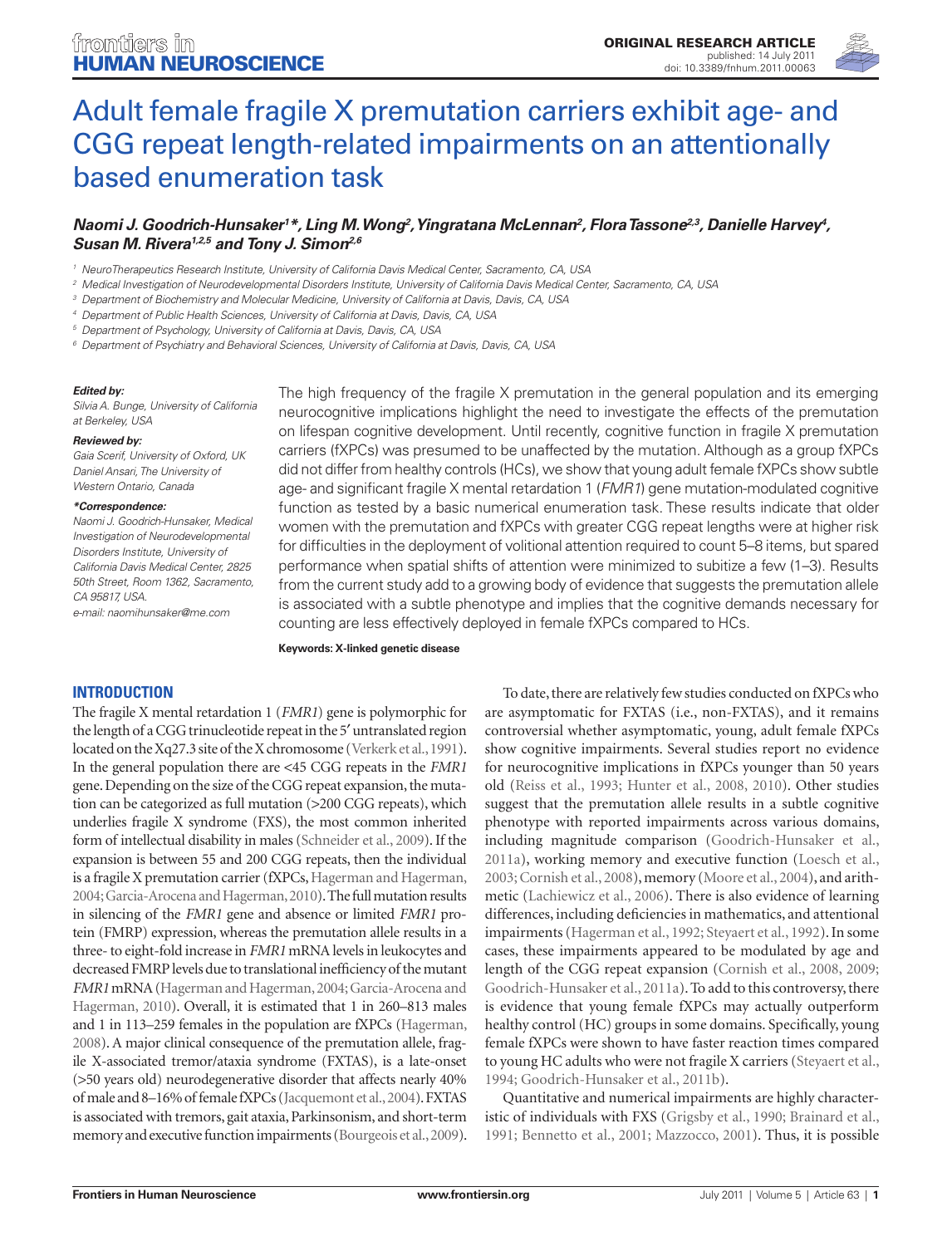that the premutation allele might result in a similar, but attenuated full mutation phenotype given that both the full mutation and premutation carriers of the FXS produce varying levels of reduced FMRP expression. Recent reports of poor magnitude comparison (Goodrich-Hunsaker et al., 2011a) and arithmetic abilities (Lachiewicz et al., 2006) in women who carry the premutation allele motivated the current study, the aim of which was to determine if numerical enumeration impairments existed in young adult female fXPCs, since they should be the least affected fragile X subpopulation. Unlike males, females have a second, unaffected *FMR1* gene that is expressed randomly in 50% of the cells.

In the current study, we assessed performance in female fXPCs compared to female HCs on a basic numerical enumeration task. In the task, enumeration typically proceeds in one of two modes that differentially depend on spatial attention processes (Trick and Pylyshyn, 1993, 1994; Sathian et al., 1999; Piazza et al., 2002). These are referred to as subitizing and counting. Subitizing is a fast and accurate process that works only with a small set of items, usually up to 3 or 4. There is a minimal increase in reaction time as a function of the number of items to enumerate (less than 100 ms/item) and error rates are also low. Conversely, counting (usually more than 4 items) requires accurate serial object detection and individuation during visual search to determine the number of items in a display, and is accomplished by shifts in spatial attention. It is therefore a much slower and more error-prone process. Reaction time increases dramatically as a function of the number of objects to enumerate (more than 250 ms/item). We also investigated the possibility that the older fXPCs, or those with greater genetic "dosage" as measured by larger allele size or elevated *FMR1* mRNA levels, may perform more poorly in the counting mode of enumeration task.

## **MATERIALS AND METHODS**

#### **Participants**

Participants were 50 females aged 21–42, including 21 HCs and 29 fXPCs. The mean age  $(\pm SD)$  for fXPCs was 34.28  $\pm$  4.38 years and for HCs was  $31.72 \pm 7.06$  years. The two groups did not differ in age, *t* = −1.58, *p* = 0.12, or Full-Scale IQ (FSIQ), *t* = −1.32, *p* = 0.20 (see **Table 1**). Participants were recruited through the NeuroTherapeutics Research Institute (NTRI) at the Medical Investigation of Neurodevelopmental Disorders (M.I.N.D.) Institute of the University of California Davis Medical Center. This study was approved by the University of California Davis Institutional Review Board and conformed to institutional and federal guidelines for the protection of human participants. Written informed consent was obtained before behavioral testing from all participants.

**Table 1 | Participant descriptive statistics and** *FMR1* **measures.**

#### **Psychological Assessment**

Cognitive ability was based on FSIQ using either the Wechsler Adult Intelligence Scale, third edition (Wechsler, 1997) or the Wechsler Abbreviated Scale of Intelligence (Wechsler, 1999). IQ data were available for 15/21 HCs and 22/29 fXPCs.

#### **Molecular Analysis**

As previously described (Tassone et al., 2008) genomic DNA was isolated from peripheral blood leucocytes using standard methods (Puregene Kit; Gentra Inc., Valencia, CA, USA). Repeat size was determined using Southern blot and PCR amplification of genomic DNA. The activation ratio (AR), indicating the percent of cells that carry the normal allele on the active X chromosome, was calculated by Southern blot. All quantifications of *FMR1* mRNA were performed using a 7900 Sequence detector (PE Biosystems).

#### **Oral Motor Simple Reaction Time Task**

As previously described (Goodrich-Hunsaker et al., 2011b), participants were asked to indicate as quickly as possible, by speaking "GO" into a microphone, whenever a picture of a friendly alien appeared in the doorway of a house. The friendly alien remained on the screen until the participant responded. The task consisted of 60 consecutive trials. Delays between trials were set to one of three intervals (400, 800, or 1200 ms), which were presented in random order to minimize anticipatory responses. Response time was recorded as the primary dependent variable.

#### **Enumeration Task**

The enumeration task was presented on a 2-GHz Intel Core 2 Duo HP Compaq dc7700 Small Form Factor PC equipped with 1 GB of RAM running SuperLab version 4.0.7b (Cedrus Corporation, San Pedro, CA, USA). Participants were asked to say into a microphone as quickly and accurately as possible the number of objects seen on the screen. To begin each trial, the participant looked at the fixation point on the computer monitor. Once the participant was ready, the stimuli were presented. Target stimuli consisted of one to eight bright green rectangles, measuring 0.25°×0.24° on a red background square with 2° sides when viewed from a distance of 60 cm. Example stimuli are presented in **Figure 1**. Targets were visible on the screen until the participant responded, at which point the vocal response terminated the trial and the timer. The experimenter, who was seated in a position from which the screen was not visible, recorded the participant's response using the computer's keyboard. Response time and error rate were recorded as the dependent variables.

|                      | <b>Healthy control</b> |           |               |    | <b>Fragile X premutation carrier</b> |           |               |    | t        | p-value  |  |  |
|----------------------|------------------------|-----------|---------------|----|--------------------------------------|-----------|---------------|----|----------|----------|--|--|
|                      | <b>Mean</b>            | <b>SD</b> | Range         | n  | <b>Mean</b>                          | <b>SD</b> | Range         | n  |          |          |  |  |
| Age                  | 31.72                  | 7.06      | $21 - 41$     | 21 | 34.28                                | 4.38      | $23 - 42$     | 29 | $-1.58$  | 0.12     |  |  |
| Full-Scale IQ        | 111.60                 | 12.32     | 89-129        | 15 | 116.95                               | 11.99     | $101 - 144$   | 22 | $-1.32$  | 0.20     |  |  |
| CGG repeat size      | 30.07                  | 1.22      | $28 - 32$     | 15 | 96.76                                | 20.47     | 67-143        | 29 | $-12.54$ | < 0.0001 |  |  |
| FMR1 mRNA level      | 1.61                   | 0.27      | $1.25 - 1.98$ | 8  | 2.34                                 | 0.47      | $1.55 - 3.46$ | 24 | $-4.13$  | < 0.0001 |  |  |
| Activation ratio (%) | n/a                    | n/a       | n/a           | 0  | 56                                   | 15        | $23 - 87$     | 29 | n/a      | n/a      |  |  |
|                      |                        |           |               |    |                                      |           |               |    |          |          |  |  |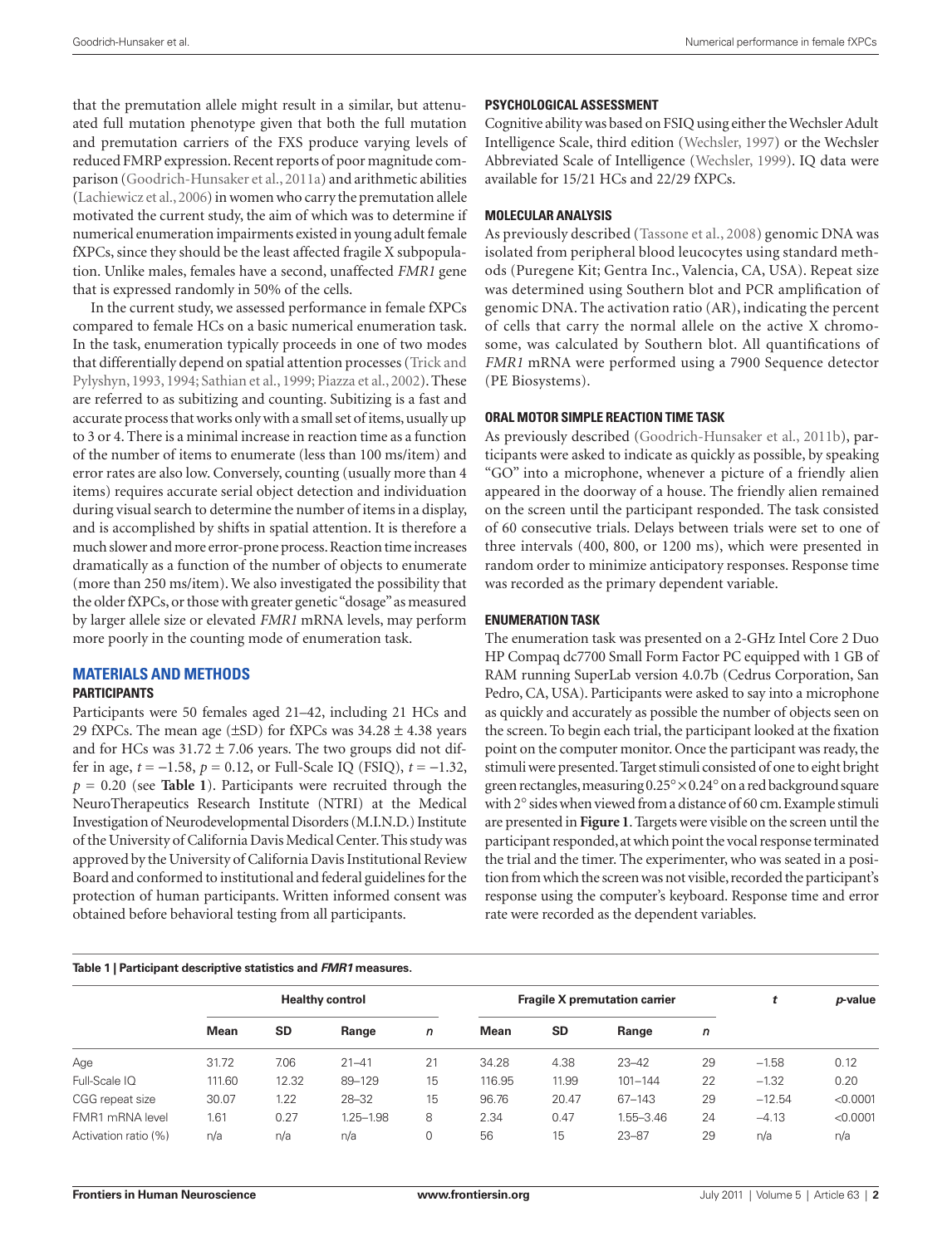

For each numerosity (1–8), there were 20 different stimuli in which the requisite number of targets was placed randomly within an invisible  $4 \times 4$  grid. The experiment consisted of 5 blocks of 16 trials. All possible numerosities (1–8) were randomly distributed within a block for a total of 80 trials. A rest period was provided after every block.

#### **Data Analysis**

Data from the oral motor simple reaction time task measured basic psychomotor speed, which included the same presentation and response aspects of the enumeration task but involved minimal cognitive demands, since nothing beyond a simple oral response to a visual stimulus was required. Results of the simple reaction time were calculated as the median of reaction times across all trials and condition delays. Trials with reaction times greater than or less than three times the interquartile range or less than or equal to 150 ms (anticipatory responses) were excluded from the analyses.

Data from the enumeration task measured visuospatial processes as assessed by response time and error rate. These data were blocked according to the numerosity (1–8). As in our previous studies (Simon et al., 2008), anticipatory responses and outliers were excluded from the analyses. Anticipatory responses were determined to be any response time equal to or less than 150 ms. Outliers were determined as a response time greater than or less than three times the interquartile range of the response times at each numerosity. After excluding trials with outlier responses, the median reaction time was calculated for each trial condition. Goodrich-Hunsaker et al. (2011b) report that oral motor reaction times were significantly faster in these same female fXPCs compared to female HC participants. In order to parse basic psychomotor speed from cognitive load, the median reaction time for each numerosity was divided by the median reaction time from the simple reaction time task. The reaction times were log-transformed to better meet the assumptions of the model.

One-way analysis of variance (ANOVA) and repeated measures ANOVA were used to assess differences between the groups on the two tasks. To estimate subitizing ranges for each group, repeated measures ANOVA models were fit to the data within a group in a sequential manner starting with 1–3 items and adding the next greater number until a quadratic trend for number of items was identified (Chi and Klahr, 1975; Lorch and Myers, 1990; Simon et al., 2008). Once the subitizing range was identified, the remaining range was identified as the counting range, and analyses focused on both ranges. Simple linear regression models with reaction times as the outcome and number of items as the independent variable were fit to each participant's data to get estimates of participant-specific slopes during the subitizing and counting ranges. These values correspond to how quickly the reaction times increased as the number of items increased. These values were then compared between the groups with a one-way ANOVA. Correlations between outcomes and age (for both groups) and molecular variables (fXPCs only) were computed within groups.

Degrees of freedom were adjusted using the Welch procedure for one-way ANOVAs when the equality of variance assumption was violated. For repeated measures ANOVAs, Greenhouse–Geisser corrections were used to correct for violations of the sphericity assumption. Assumptions for all models were checked and were met by the data. Analyses were conducted using SPSS and a *p*-value <0.05 was considered statistically significant.

# **RESULTS**

# **Molecular Analyses**

Molecular data were available for 15/21 HC participants and 29/29 fXPCs.

Descriptive statistics of CGG repeat size, *FMR1* mRNA, and ARs are reported in **Table1**. Within the fXPCs, as expected, *FMR1* mRNA level was positively associated with CGG repeat size, Pearson's  $r = 0.40$ , *p* (two-tailed) = 0.04. The partial correlation between CGG and *FMR1* mRNA after accounting for the AR in the fXPCs was much stronger, Pearson's  $r = 0.53$ ,  $p$  (two-tailed) = 0.005. Prior to examining correlations between *FMR1* measures and cognitive performance, we examined potential confounding effects of age by computing Pearson correlations between each of these measures and *FMR1* measures. In the female fXPCs, we found no significant correlations between CGG repeat size or *FMR1* mRNA and age. The correlation matrix between CGG repeats, *FMR1* mRNA, ARs, and enumeration performance are reported in **Table 2**.

#### **Enumeration Task**

There was no difference in the error rates between the two groups,  $F(1,45) = 1.38$ ,  $p > 0.25$ . The average error rate ranged from  $0.00 \pm 0.00$  to  $9.50 \pm 0.09\%$  for HCs and  $1.11 \pm 0.03$  to  $13.70 \pm 0.18\%$  for female fXPCs. Using a repeated measures ANOVA, we found that there was no significant difference in reaction times between the two groups,  $F(1,45) = 1.25$ ,  $p > 0.27$ (see **Figure 2**). Reaction times increased as the number of items increased,  $F(7,315) = 656.61$ ,  $p < 0.0001$ , but did not differ between the groups,  $F(7,315) = 1.66$ ,  $p > 0.12$ .

Analyses to identify the subitizing range from the counting range were performed. For the female fXPC group, a significant quadratic trend emerged with 1–4 items, indicating a subitizing range from 1 to 3 items,  $F(1,27) = 34.29$ ,  $p < 0.0001$ . The same subitizing range (1–3 items) and counting range (5–8 items) was used for the two groups. Because reaction time for 4 items is at a transition point between subitizing and counting, it was not included in any slope calculations. To summarize performance in the subitizing range, slopes for the linear fit lines through the points at 1–3 items were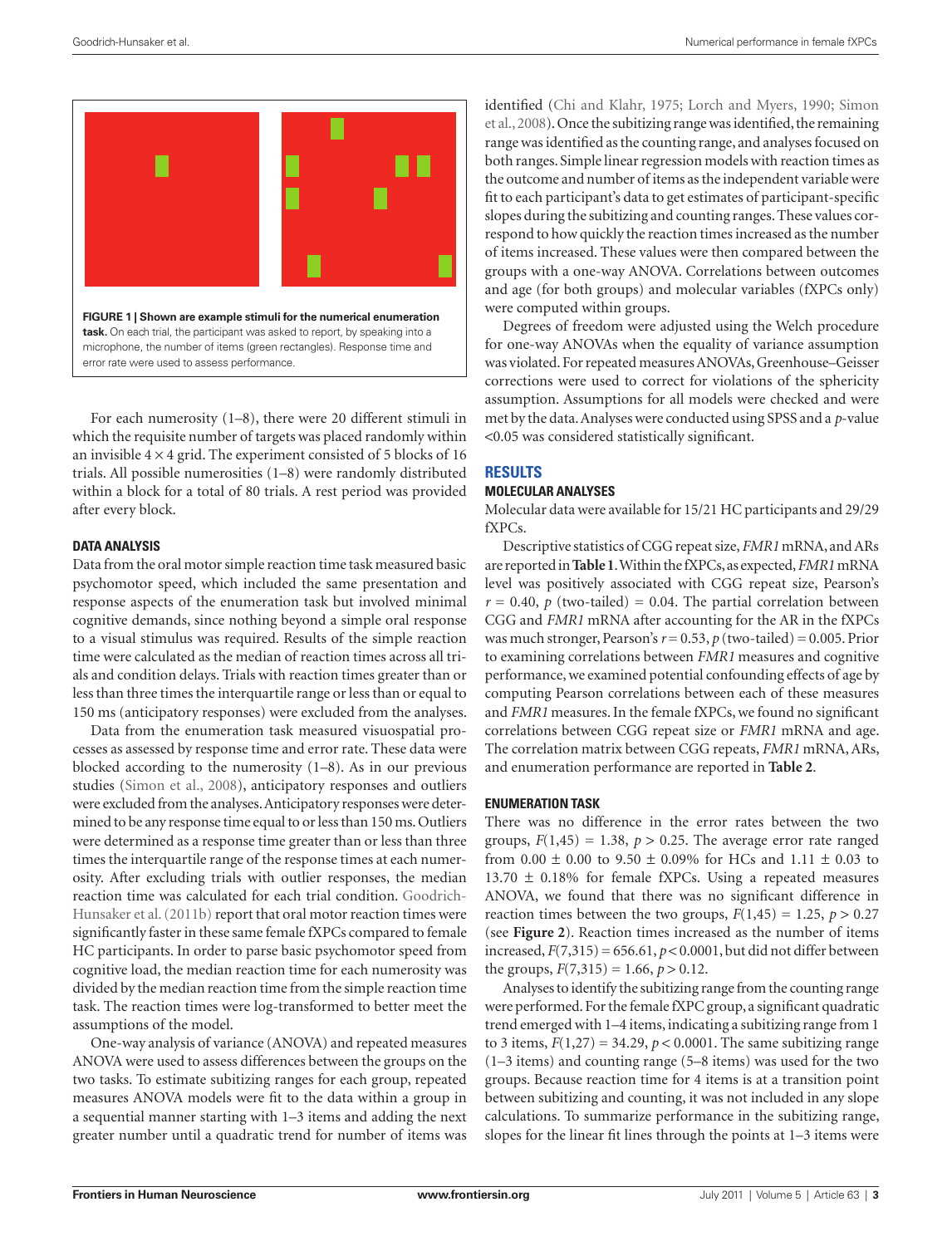#### **Table 2 | Correlation matrix.**

|                               |           | <b>Neurotypical control</b> |     |                          | <b>Fragile X premutation carrier</b> |                          |          |                          |  |
|-------------------------------|-----------|-----------------------------|-----|--------------------------|--------------------------------------|--------------------------|----------|--------------------------|--|
| Variable                      |           | 2                           | 3   | 4                        |                                      | $\mathbf{2}$             | 3        | 4                        |  |
| 1. Age                        | -         |                             |     |                          |                                      |                          |          |                          |  |
| 2. CGG repeat size            | n/a       | -                           |     |                          | 0.102                                | $\overline{\phantom{0}}$ |          |                          |  |
| 3. FMR1 mRNA level            | n/a       | n/a                         |     |                          | $-0.233$                             | $0.399*$                 |          |                          |  |
| 4. Activation ratio           | n/a       | n/a                         | n/a | $\overline{\phantom{0}}$ | 0.130                                | 0.216                    | $-0.263$ | $\overline{\phantom{0}}$ |  |
| 5. Subitize slope (1-3 items) | $0.517**$ | n/a                         | n/a | n/a                      | 0.112                                | $-0.114$                 | 0.002    | $-0.120$                 |  |
| 6. Count slope (5–8 items)    | 0.011     | n/a                         | n/a | n/a                      | 0.302                                | $0.346*$                 | 0.014    | $-0.136$                 |  |

*\*Correlation is significant at the 0.05 level (one-tailed).*

*\*\*Correlation is significant at the 0.01 level (one-tailed).*



estimated for each participant. Similarly, for the counting range, slopes for the linear fit lines through the points at 5–8 items were estimated for each participant.

Recall that in order to parse basic psychomotor speed from cognitive load the median reaction time for each numerosity was divided by the median reaction time from the simple reaction time task, thus the slope is expressed in terms of an arbitrary unit. The average subitizing range slope was  $0.08 \pm 0.20$  arbitrary unit/item for HCs and  $0.09 \pm 0.12$  arbitrary unit/item for female fXPCs. The average counting range slope was  $0.69 \pm 0.32$  arbitrary unit/item for HCs and  $0.79 \pm 0.41$  arbitrary unit/item for female fXPCs. Slopes were not different between the groups for the subitizing range  $(p=0.85)$  or counting range,  $p=0.39$ . We also calculated the slopes using raw median reaction times just to confirm that the subitizing

range resulted in slopes less than 100 ms/item and the counting range slope was greater than 250 ms/item. The average subitizing range slope was  $13.07 \pm 30.02$  ms/item for HC participants and  $36.66 \pm 10.39$  ms/item for female. The average counting range slope was 354.57 ± 35.60 ms/item for HCs and 348.17 ± 34.80 ms/item for female fXPCs. These data match existing literature on expected subitizing and counting range slopes.

Further investigation into the slopes for the subitizing and counting range within each group assessed the association between these measures and age (both groups) and molecular variables (fXPCs only). There were two positive associations with performance in the counting range for female fXPCs. One was between age and slope [Pearson's  $r = 0.30$ ,  $p$  (one-tailed) = 0.06] and the other between CGG repeat size and slope, Pearson's  $r = 0.35$ ,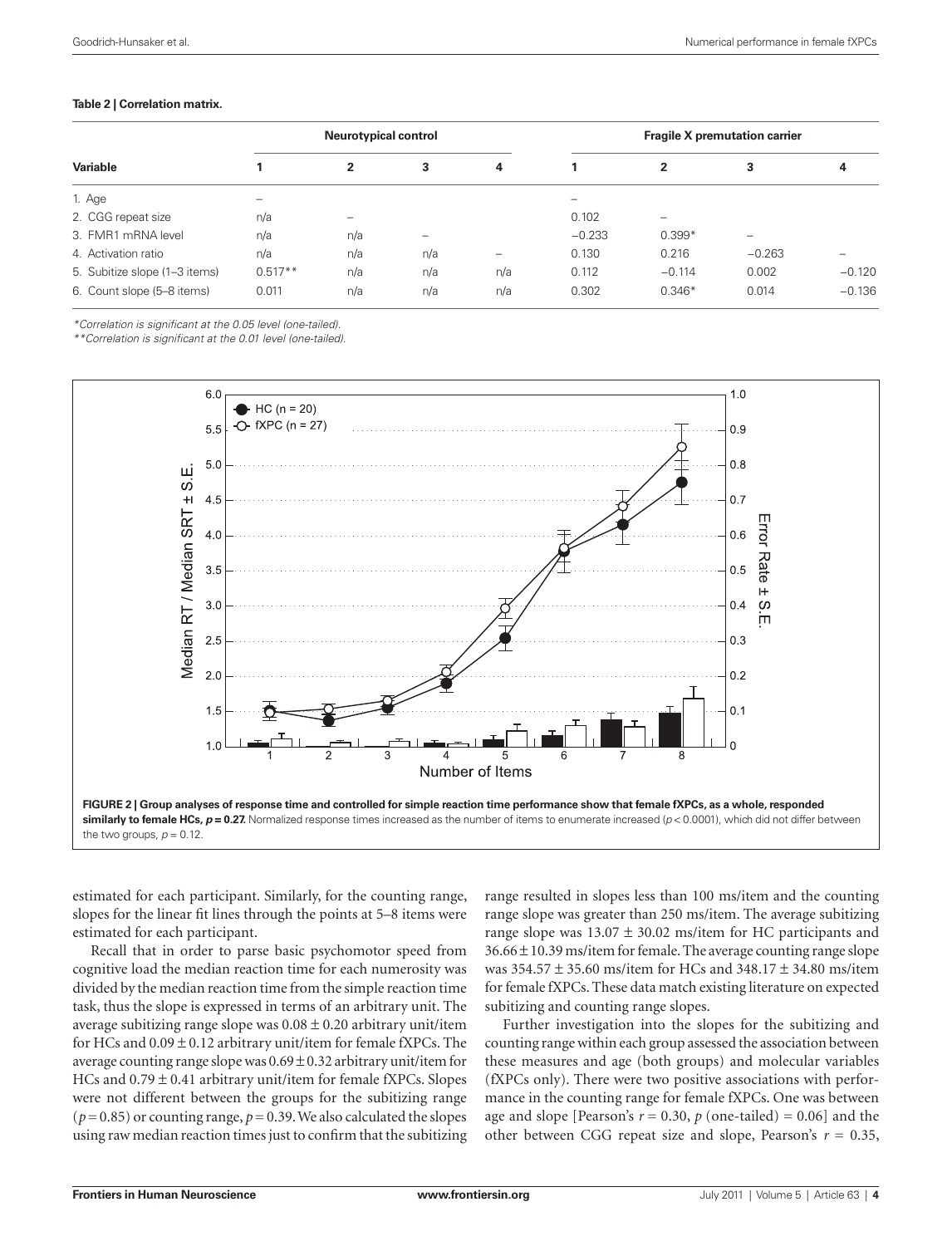$p$  (one-tailed) = 0.03. The degree to which reaction times increased as a function of the number of items increased (i.e., steeper slope) as the age of fXPCs increased from 20 to 42 years and as the number of their CGG trinucleotide repeats increased from 67 toward 143. We confirmed these results by also computing the partial correlation between age and slope accounting for CGG repeat length and between CGG repeat length and slope accounting for age. The partial correlation between CGG repeat size and the counting range slope after accounting for age in the fXPCs was still significant, Pearson's  $r = 0.33$ ,  $p$  (one-tailed) = 0.04. Interestingly, there was one significant association between the subitizing range slope and age for HC participants, which showed that the subitizing range slope steepened or was exaggerated with age, Pearson's  $r = 0.44$ ,  $p$ (one-tailed) = 0.04. **Figure 3** presents the observed associations for each group. There was a significant difference in the association between slope and age by group for the subitizing range,  $p = 0.02$ . We confirmed these correlations by also computing the partial correlation accounting for AR. The partial correlation between CGG repeat size and the counting range slope after accounting for the AR in the fXPCs was still significant, Pearson's  $r = 0.39$ ,  $p$  $(one-tailed) = 0.02$ . No other partial correlations were significant between molecular variables and the subitizing range slope or the counting range slope. The correlation matrix between CGG repeats, *FMR1* mRNA, ARs, and enumeration performance is presented in **Table 2**.

## **DISCUSSION**

In the current study, we sought to quantify basic numerical enumeration performance in asymptomatic (i.e., non-FXTAS), young, adult female fXPCs. Given reports of poorer attentional and mathematical functioning in female adult premutation carriers, and the widely accepted relationship between attentional, spatial, and numerical cognition (Trick and Pylyshyn, 1993; Sathian et al., 1999; Hubbard et al., 2005; Simon et al., 2005; Ansari et al., 2007) we decided to investigate this relationship using a visuospatial enumeration task that robustly produces two modes of enumeration performance (Jevons, 1871; Chi and Klahr, 1975), which has been interpreted as differentially depending on the spatial attention system. Given previously reported age- and CGG repeat-modulated performance on a magnitude comparison task in this same group of premutation carriers (Goodrich-Hunsaker et al., 2011a), we also sought to explore the effects of age, CGG repeat length, and *FMR1* mRNA levels with performance. Even after controlling for enhanced basic psychomotor speed in the female fXPC group, our results appeared at first glance to be consistent with those of many previous studies that show female fXPCs to be cognitively unaffected. As a group, the female fXPCs produced similar subitizing and counting responses to the HCs. However, our results indicate that female fXPCs appear to have changes in cognitive function as measured by a simple numerical enumeration task that is related to both age and size of the CGG repeat expansion.





slope and this was for female HCs only,  $p = 0.04$ . No significant associations were observed between slope and age or CGG repeat length for fXPCs.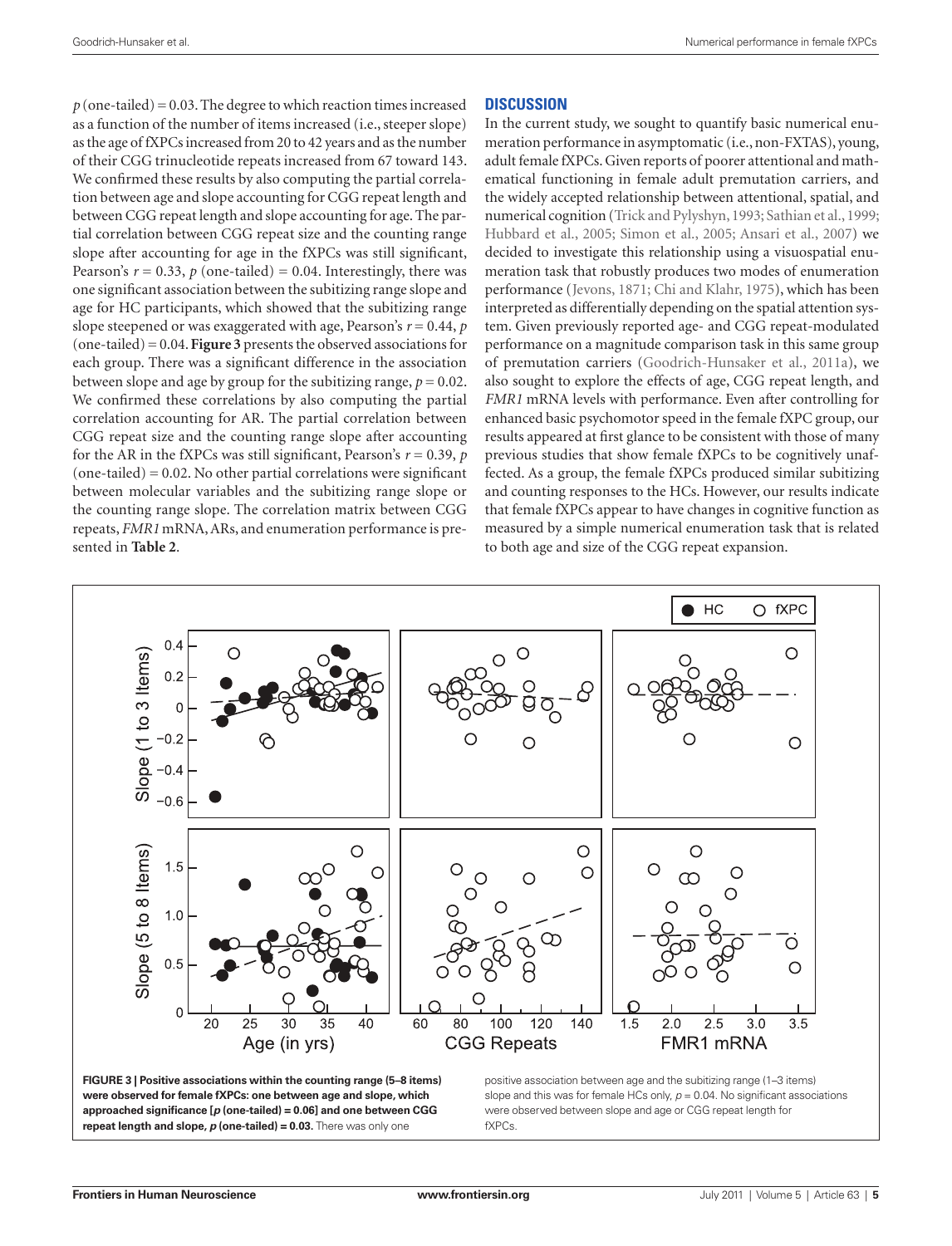In the fXPC, but not the HC group, we found that the increase in reaction time to count 5–8 items (counting range) became more exaggerated with age, from 20 to 42 years old. This relationship was almost strong enough to reach significance at the alpha level of *p* < 0.05. There was no such relationship in the fXPC group within the subitizing range (1–3 items). These results indicate impairment in what is widely assumed to require the serial spatial deployment of volitional attention in order to count 5–8 items, but typical performance when spatial shifts of attention were minimized by the requirement to subitize, a few items (1–3 items). In contrast, HCs showed a significant increase in reaction time to subitize 1–3 items as the age of the participant increased. It remains unclear why there is a significant difference in this relationship between the fXPC and HC group and whether this implicates enhanced or impaired performance in fXPCs compared to HC participants. Inspection of **Figure 3** shows little difference in terms of the spread of the slope values in the older women in either group for 1–3 items, indicating that advancing age did not introduce more impaired performance in the HC group. Instead, it appears that there are more young women in the HC group than in the fXPC group who produced rather small to negative slope values on the task. A different pattern emerges for counting 5–8 items; the spread of the slope values in the young women in either group is tight and seemingly similar, whereas in the older fXPCs there appears to be more dispersion of slope values compared to the HC participants. These results suggest that increasing age within fXPCs may be accompanied by impairments in the counting range where serial, controlled shifts of attention are generally thought to be required. These findings do not necessarily indicate any evidence of neurocognitive degeneration in the group of women carrying the fragile X premutation, only that age is an important factor to consider when assessing modulators of cognitive performance in fXPCs. However, these data do imply that the cognitive demands necessary for counting are less effectively deployed in older female fXPCs compared to younger fXPCs.

An even stronger relationship was found in the fXPC group when we investigated how slope values varied with CGG repeat length to count 5–8 items. There was a significant positive relationship, indicating that performance was significantly poorer as the number of CGG trinucleotide repeats increased from 67 toward 143. There was no significant relationship between CGG repeat length and slope values to subitize 1–3 items. We hypothesize that the reduction in FMRP that is assumed to increase as CGG length increases may contribute to the subtle impairments in attention necessary for counting. Diminished or absent production of FMRP in participants with the full mutation (>200 CGG repeats), which represents the biological basis for FXS, results in severe intellectual disability (Schneider et al., 2009).

Interestingly, the effect was not evident when performance was related to leukocyte *FMR1* mRNA levels. This last observation is not too surprising given that leukocyte *FMR1* mRNA does not reflect levels of *FMR1* mRNA in the brain. The premutation allele results in a three- to eight-fold increase in leukocyte *FMR1* mRNA levels and only a one- to two-fold increase in brain *FMR1* mRNA levels (Tassone et al., 2000). Brain levels of *FMR1* mRNA also vary widely across different brain regions (Jacquemont et al., 2004).

Clearly, some limitations exist in these very early investigations of the developmental neurocognitive endophenotype of young adults carrying the fragile X premutation allele. First of all, our study was cross-sectional in nature and so it should be stressed that our data do not allow us to determine whether the age effect is a significant characteristic of the fragile X premutation phenotype in females or if it was just representative of the sample that we tested. Further studies, especially longitudinal studies, might aid in identifying whether impairments develop at some critical point in response to environmental factors, or if they develop along a continuous trajectory of development that is increasingly divergent from HCs. Future directions will consist of testing a greater number of participants within the current age range of 20–40 years old as well as testing older participants.

Further, although performance was positively associated with CGG repeat length in the fXPC group even after controlling for ARs, we recognize that this may not be the most reliable marker of molecular pathology. However, the results of the current study are supported by previous studies showing similar relationships (Cornish et al., 2009; Goodrich-Hunsaker et al., 2011a). Without FMRP levels, the outcomes of elevated *FMR1* mRNA as a result of the premutation allele are unknown. FMRP was not quantified in the participants, so no direct correlation can be drawn between markers of molecular pathology and enumeration performance.

As with previous studies, our hypothesis was that asymptomatic (i.e., non-FXTAS) adult female fXPCs might not be grossly cognitively affected compared to female HCs. There remained the possibility that subtler cognitive dysfunction may exist. We assessed whether such subtle impairments existed, and whether they were affected by age and genetic dosage. Female fXPCs did not show age- or CGG repeat length-modulated performance in the subitizing range, when spatial shifts of attention are widely thought to be minimally required in order to accomplish object detection and individuation. However, the serial deployment of attention to count 5–8 items was less efficient in the older fXPCs and in those with greater genetic "dosage" as measured by larger allele size. The results of the current study add to an expanding body of evidence that the premutation allele is associated with a subtle phenotype, the larger clinical implications of which remain currently unclear.

## **ACKNOWLEDGMENTS**

This work was supported by National Institute of Health (NIH) grants: NIA RL1 AG032119, NINDS RL1 NS062412, and NIDA TL1 DA024854. This work was also made possible by a Roadmap Initiative grant (UL1 DE019583) from the National Institute of Dental and Craniofacial Research (NIDCR) in support of the NeuroTherapeutics Research Institute (NTRI) consortium. The NIH had no further role in study design; in the collection, analysis, and interpretation of data; in the writing of the report; and in the decision to submit the paper for publication. We thank the participants who made this work possible and Siddharth Srivastava for critical review and comments.